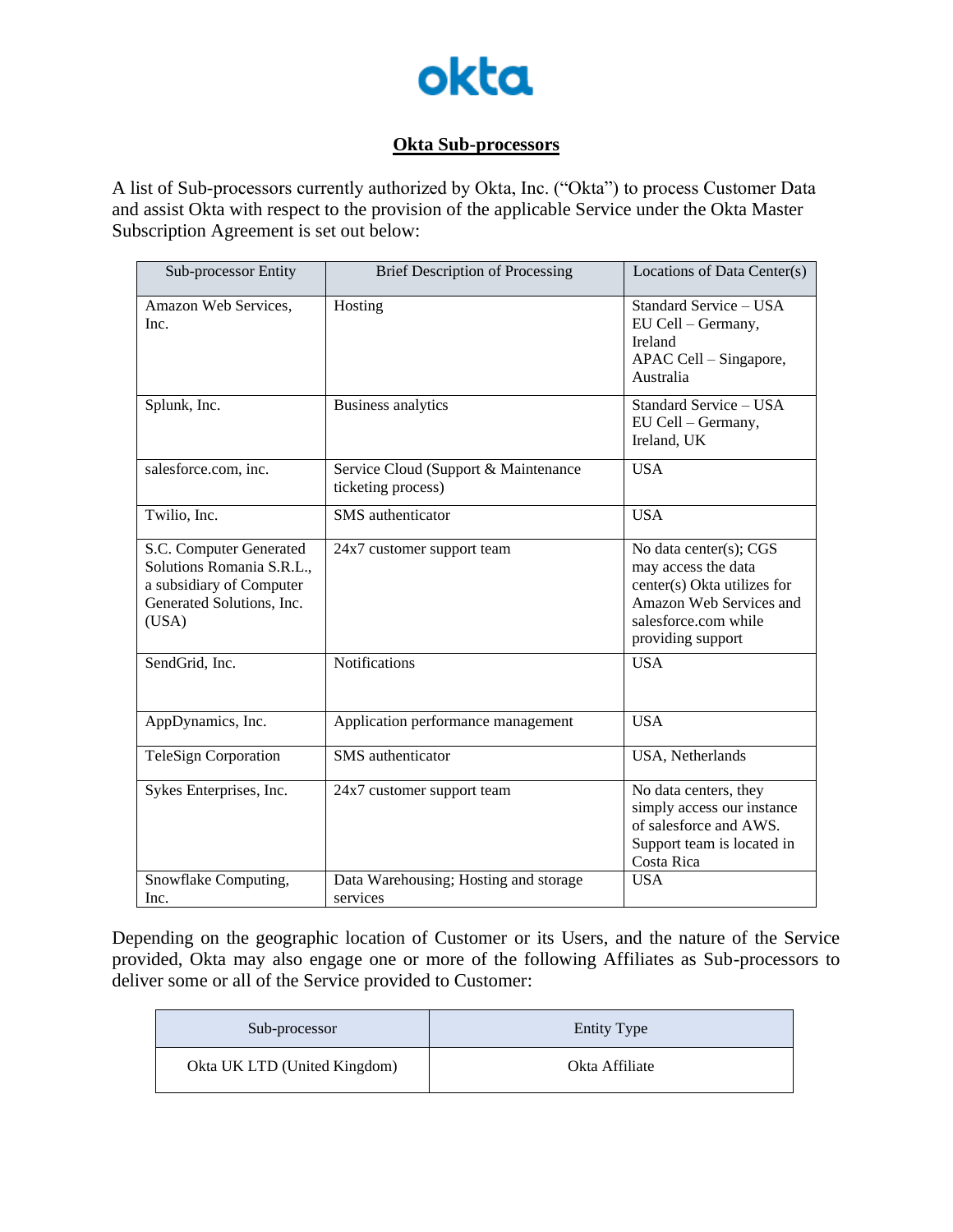| Okta Australia PTY Limited (Australia)          | Okta Affiliate |
|-------------------------------------------------|----------------|
| Okta Software Canada, Inc. (Canada)             | Okta Affiliate |
| Okta France SAS (France)                        | Okta Affiliate |
| Okta GmbH (Germany)                             | Okta Affiliate |
| Okta Identity Netherlands BV<br>(Netherlands)   | Okta Affiliate |
| Okta SG Pte. Ltd. (Singapore)                   | Okta Affiliate |
| Okta Japan K.K. (Japan)                         | Okta Affiliate |
| Okta Identity Philippines<br>Inc. (Philippines) | Okta Affiliate |
| Okta Switzerland GmbH (Switzerland)             | Okta Affiliate |
| Okta Identity Korea Limited (South<br>Korea)    | Okta Affiliate |